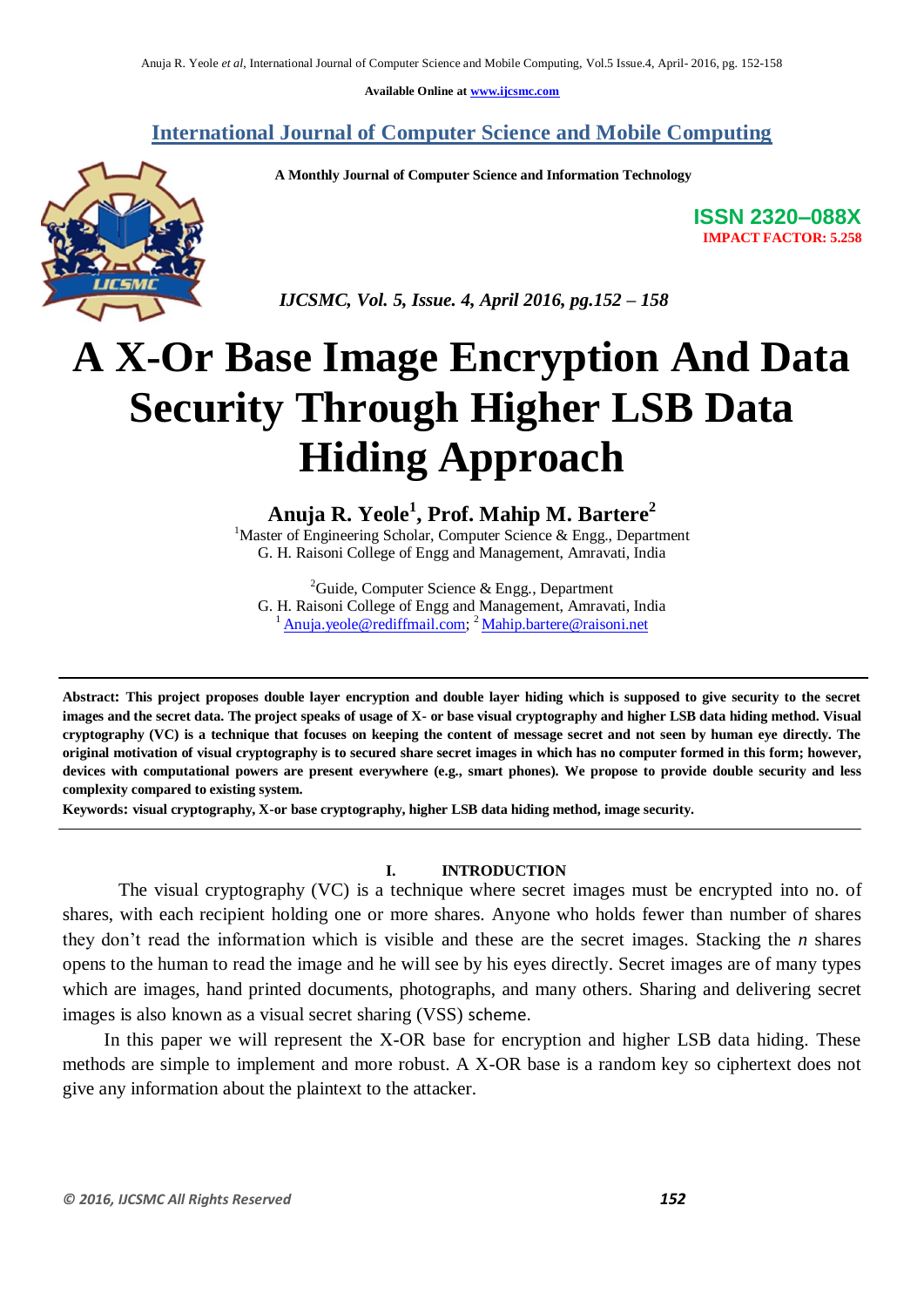# **II. LITERATURE SURVEY**

In 1995: Moni Naor and Adi Shamir propsed a visual cryptography in that consider a new type of cryptographic scheme which can decode concealed images without any cryptographic calculation. This scheme is secure and easy to implement but there is a conventional share are not friendly.

In 2001: Giuseppe Atenies,Carlo Blundob, Alfredo De Santisb, Douglas R. proposed a extended capabilities of visual cryptography to share the secret information but these shares are meaningful shares but this have poor display quality.

In 2004: Jessica Fridrich, Miroslav Goljan, David Soukal proposed a Perturbed Quantization Steganography with Wet Paper Codes they produce a new approach to passive warden steganography. But there is a less security for the perturbed steganography

In 2006: Zhi Zhou, Gonzalo R. Arce, Fellow and Giovanni Di Crescenzo propsed a halftone visual cryptography this paper proposed to achieve visual cryptography via halftoning. This method used in a number of visual secret sharing applications which require high quality visual images such as watermarking, electronic cash. But it has side effects on pixel expansion.

In 2007: Ching-nung Yang And Tse-shih Chen proposed a Extended Visual Secret Sharing Schemes: Improving The Shadow Image Quality in this paper they present a new EVSS scheme by using gray and white subpixel to represent a secret pixel and then gives a clearer shadow images. But it displays low quality images.

In 2011: Feng Liu and Chuan Kun Wu proposed a Embedded extended visual cryptography scheme this paper propose a construction of EVCS which is realized by embedding random shares into a meaningful covering shares and we call it embedded extended visual cryptography. This embedded EVCS has competitive visual quality and it improves a visual quality of the shares. But it has poor display quality of the recovered images.

In 2011: InKoo Kang, Gonzalo R. Arce, Heung-Kyu Lee proposed a color extended visual cryptography using error diffusion. This paper introduces a color visual cryptography encryption method that produces a meaningful color shares via visual information pixel. It is used for color images. But it has poor display quality of the recovered images.

In 2012: Xiaotian Wua, Duanhao Ou, Qiming Lianga, Wei Sun proposed A user-friendly secret image sharing scheme with reversible steganography based on cellular automata. This method uses a two dimensional reversible automata for distorted images. It has low computation cost and pleasing stego images. But this scheme is sensitive when small changes occur means differential attacks against this scheme is useless.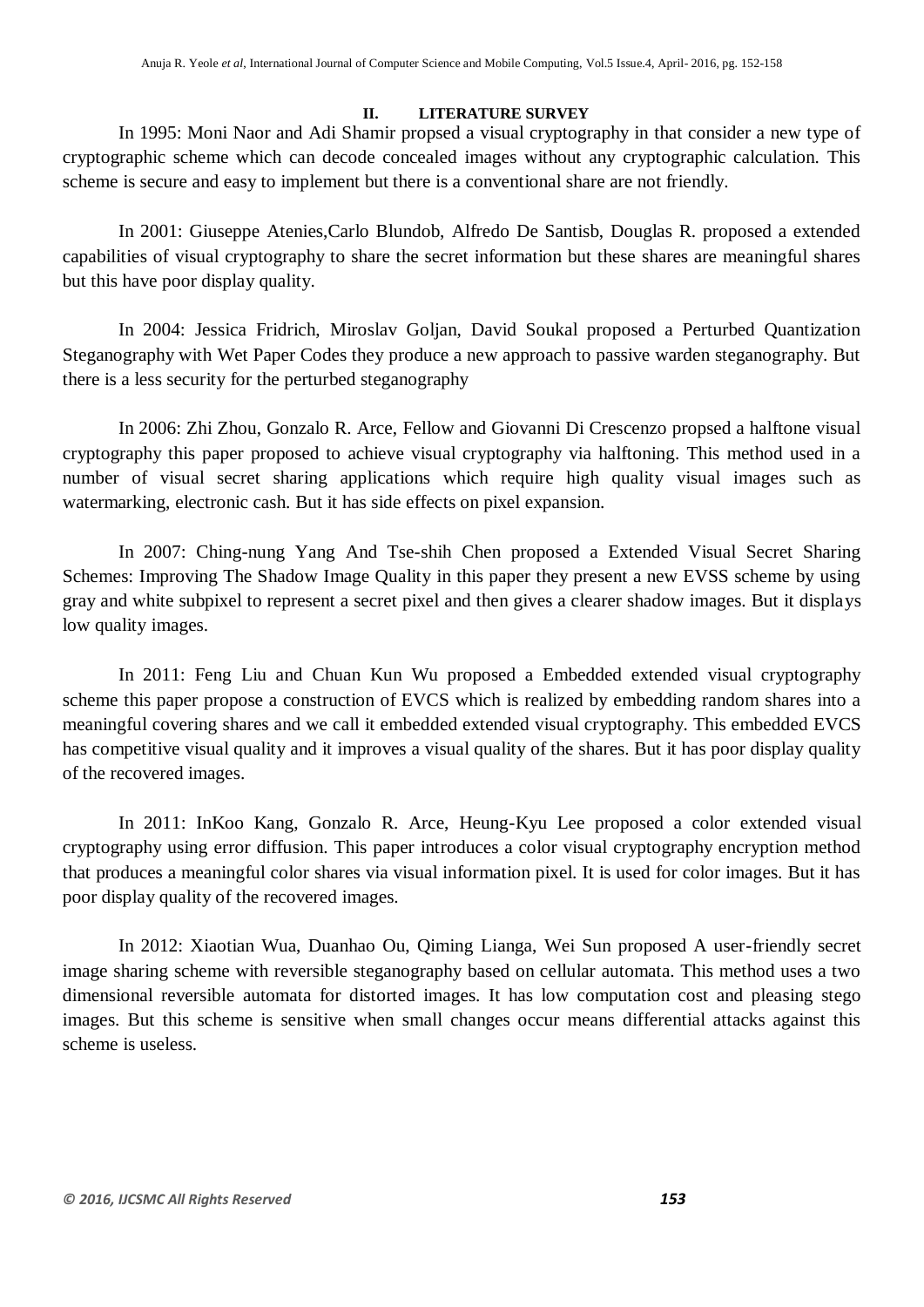In 2012: Kai-hui lee, pei-ling chiu proposed an extended visual cryptography algorithm for general access structure. This problem solves a existing EVCS scheme. This approach can be used for binary secret images in non-computer aided environment. It is used for modifying the display quality of the cover images. But it reduces the display quality of the recovered images.

In 2012: Cheng Guo, Chin-Chen Chang, Chuan Qin proposed a Multi-threshold Secret Image Sharing Scheme Based on MSP. In this paper multiple secret images can be shared among a group of participants and each secret image is associated with access structure. It can achieve both the high visual quality of the shadow images and high embedding capacity. But these images detected by steganography.

In 2012: Chun-Yuan Hsiao, Hao-Ji Wang proposed a Enhancing Image Quality in Visual Cryptography with Colors. In this paper they use the color model of ateniese et al. to improve the image quality of the reconstructed image of Chiu's image secret sharing scheme. The intuition behind is that a color pixel can be used either as a white or black one, thus solving the problem that the share images do not produce (when stacked) enough black pixels for the reconstructed image in. The technical difficulty of this work is how and where to inject the color pixels so that both the shares and the reconstructed images have high quality.

In 2014: Kai-Hui Lee and Pei-Ling Chiu proposed a Digital Image Sharing by Diverse Image Media. This paper proposes possible ways to hide the noise- like share to reduce the transmission risk problem for the share. This is the first attempt to share images via heterogeneous carriers in VSS scheme. But it has less security and single layer hiding.

In 2015: Sheetal A. Kulkarni and Shubhangi B. Patil proposed a A Robust Encryption Method for Speech Data Hiding in Digital Images for Optimized Security. In this paper the encryption algorithm applied with embedding method is the robust secure method for data hiding.



# **III. PROPOSED METHODOLOGY**

Fig. 3.1 Double Layer Encryption Process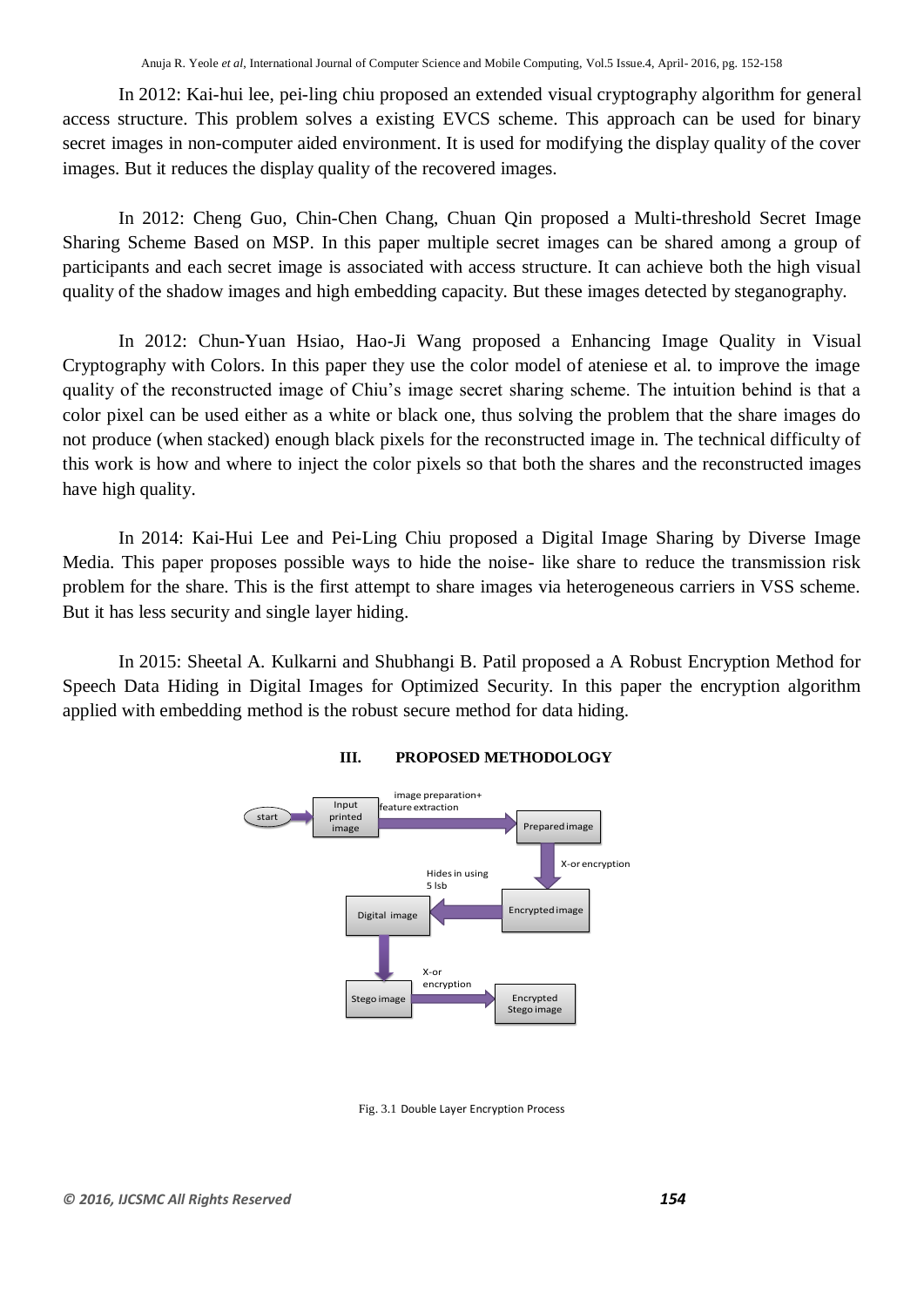## *A. Steps for above process*

Step1: start

Step2: input an image

Step3: image preparation on input image means unwanted data will be avoided and feature extraction on image

Step4: then get prepared image and in prepared image there is a secret data

Step5: then encrypt the prepared image

Step6: we get encrypted image and in encrypted image there is a secret data

Step7: so encrypted image and secret data will be hides in carrier image

Step8: hence we get new stego image

Step9: again we encrypt the stego image hence we get new encrypted image and in encrypted image there is a secret data.



Fig3.2 Double Layer Extraction Process

*B. Steps for above figure*

Step1: input an encrypted image

Step2: decrypt the image

Step3: hence we get stego image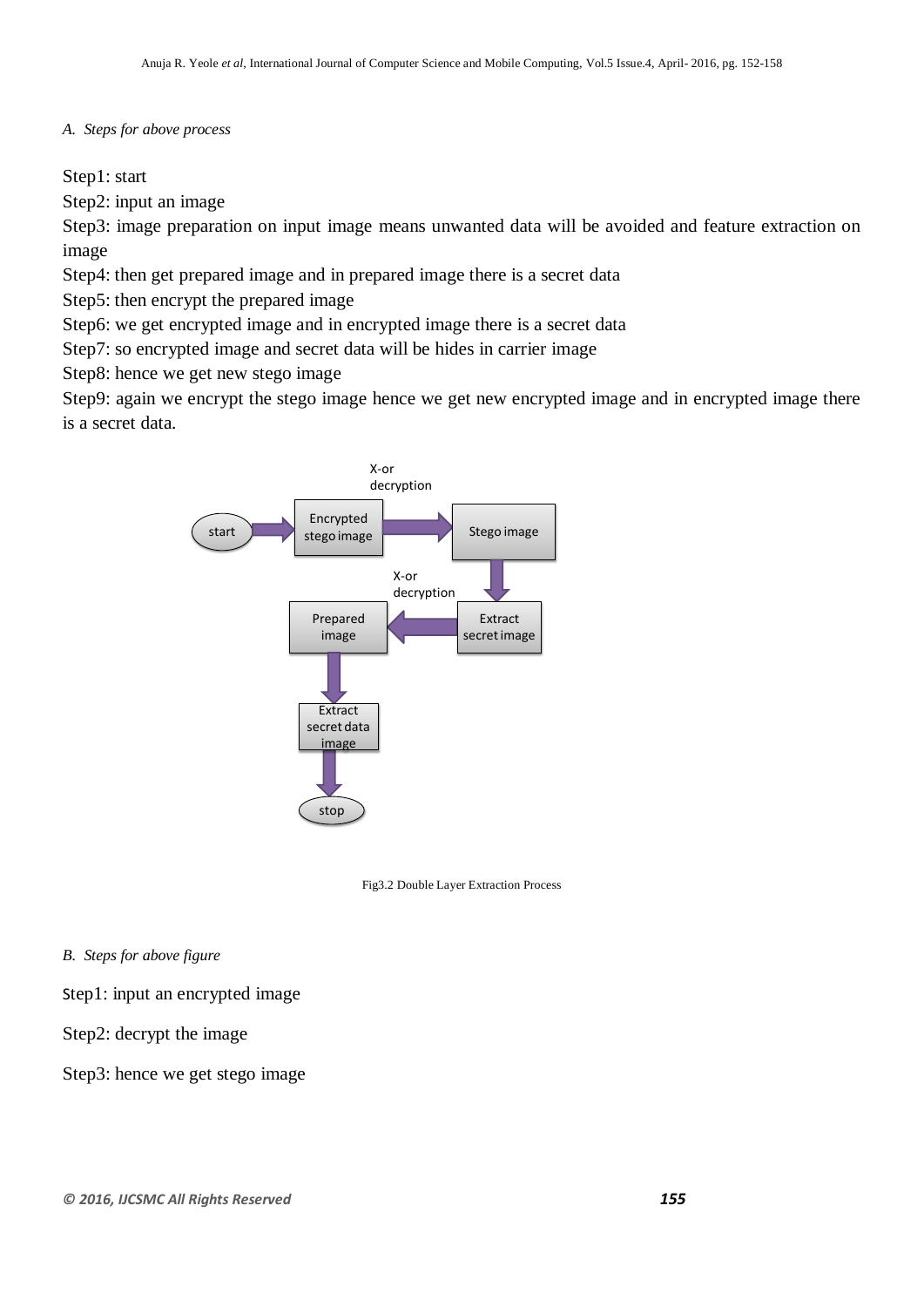- Step4: extract encrypted image from stego image
- Step5: decrypt encrypted image
- Step6: hence we get prepared image
- Step7: extract secret data from prepared image
- Step8: stop



Fig3.3 X-or base encryption process

*C. Steps for above process*

Step 1**:** An input image will be selected. It must be RGB Image.

Step 2**:** Red, Green and blue channels are distributed from the input image.

Step 3**:** Encrypt each channel using XOR based encryption method using 8 bit random key generated using X-OR key

Step 4: Combine all Red, green and Blue channels to create final encrypted RGB image.

Step 5**:** End.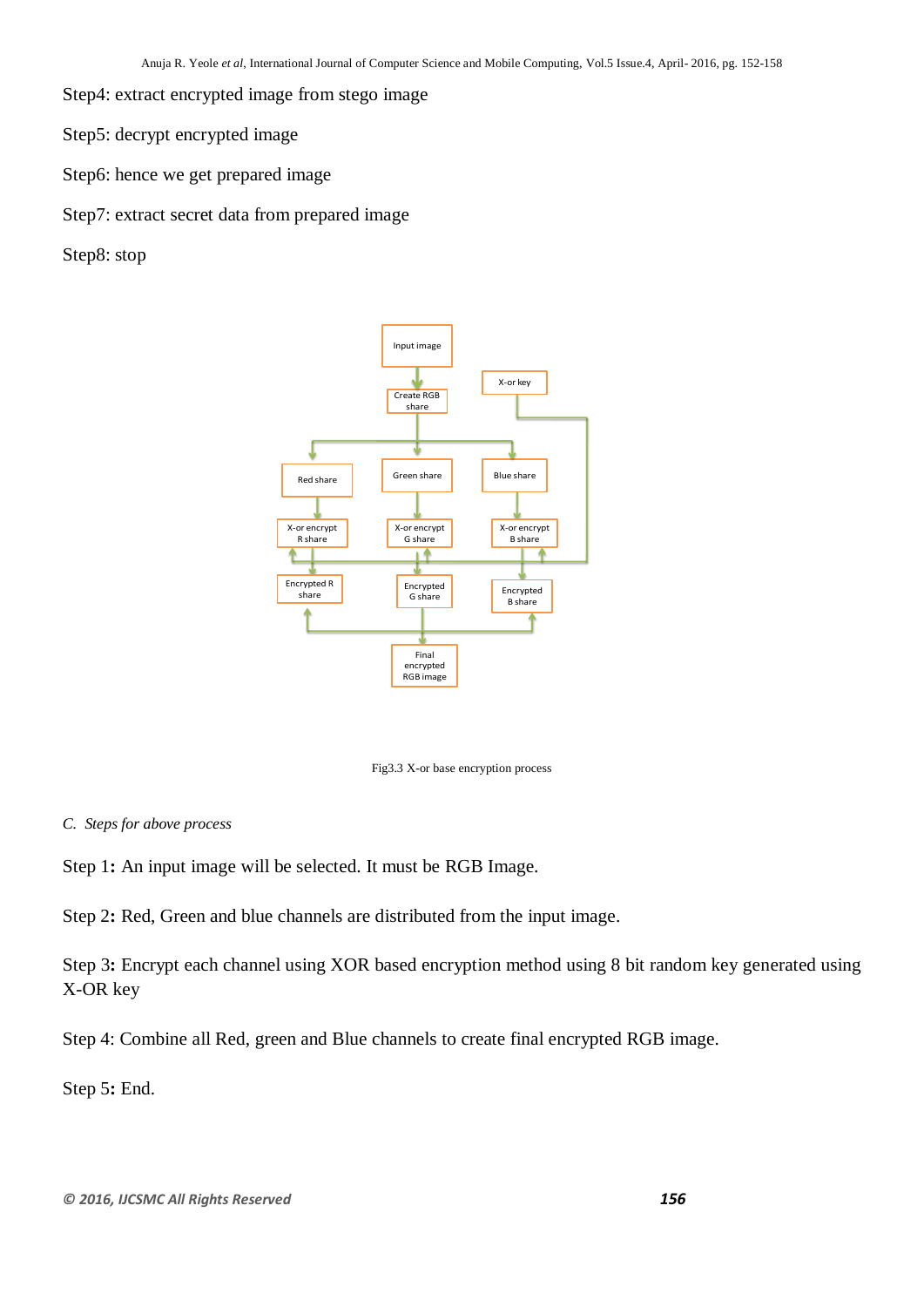Anuja R. Yeole *et al*, International Journal of Computer Science and Mobile Computing, Vol.5 Issue.4, April- 2016, pg. 152-158



Fig3.4. X-or based decryption process

# *D. Steps for above process*

Step 1: Select an encrypted image.

Step 2: Separate Red, Green and Blue channels from an encrypted Image.

Step 3: Decrypt Red, Green and Blue using XOR based decryption method with random key generated using X-OR key which is used for encryption.

Step 4: combine all decrypted image shares to create final resultant decrypted image.

Step 5: End.

*E. Steps for data hiding process*

step1: given encrypted image it consist of pixels

step2: pixel consist of RGB channel

Step3: suppose R is 8bit, G is 8bit and B is 8bit

Step4: divide the 8 bit of every RGB channel into groups of (3, 5)

Step5: suppose there is a secret data